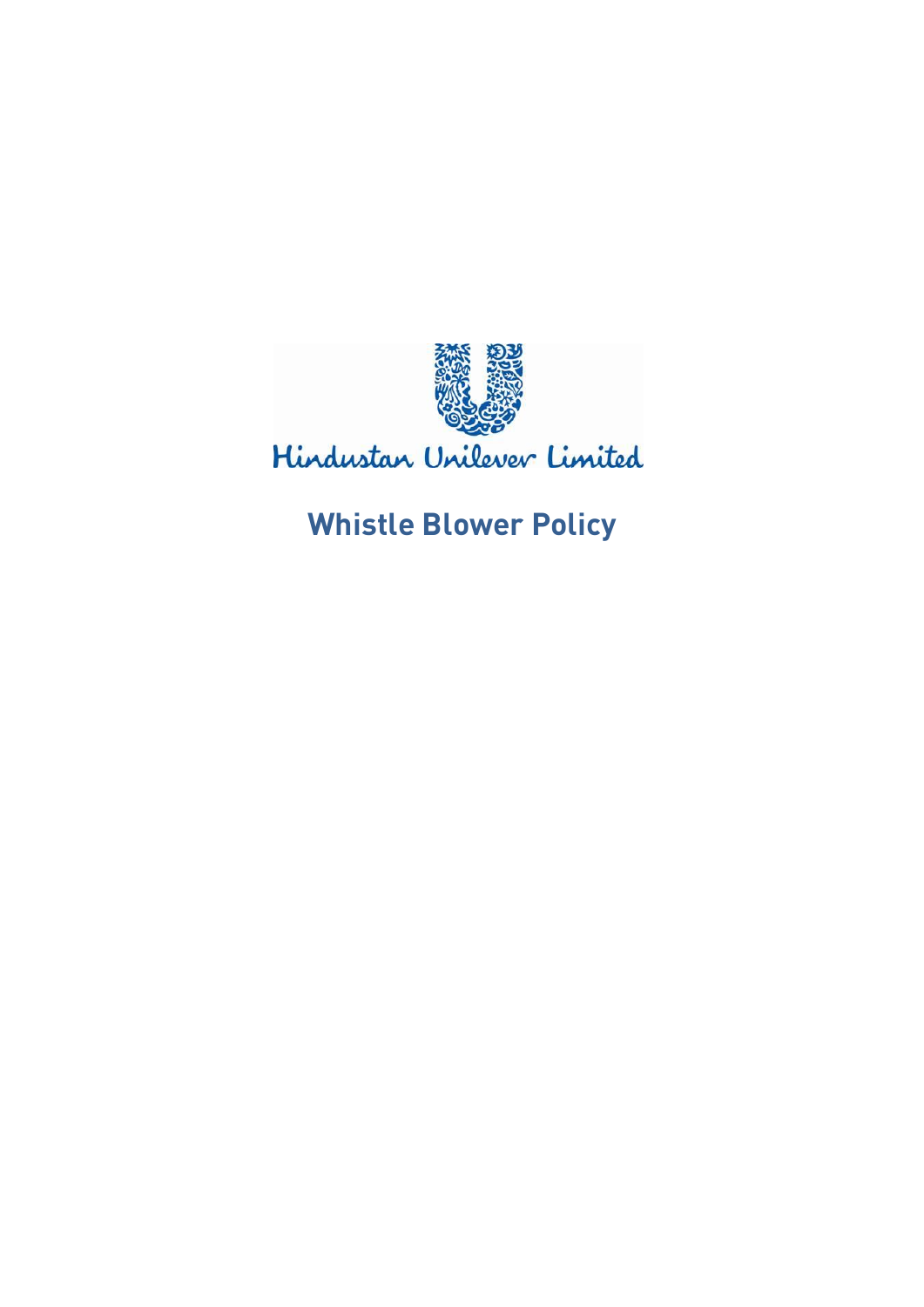#### **WHISTLE BLOWER POLICY**

## **PREFACE**

Hindustan Unilever Limited (HUL) follows highest standards of business ethics and management practices in the conduct of its business.

HUL is committed to the highest possible standards of openness, probity and accountability. Directors and Employees are often the first to realise that there may be something not in order requiring redressal by the Company. The purpose of the Whistle Blower Policy is that not only Directors and employees but also any other persons including vendors, contractors, subcontractors, consultants, trainees, shareholders, former employees or any other third parties (collectively called as "Persons") must be able to raise concerns regarding any potential violation easily without any fear of retaliation.

Whistle Blower Policy ("the Policy") is a mechanism to help alert the Management and bring to its attention promptly and directly, any unethical behaviour, suspected fraud or abrasion or irregularity in the Company practices which is not in line with HUL's Code of Business Principles (CoBP) or the law of the land, without any fear or threat of being victimized, by responsible individuals.

Whistle Blower Policy expects all individuals associated with HUL to be the guardian of HUL's core values and the corporate purpose. The spirit of the Policy is to foster a sense of collective responsibility in safeguarding the business interests. The Policy provides an avenue to report matters directly to the Management or to the Chairman of the Audit Committee. The Policy also provides for reporting in confidence. Through this Policy, a vigil mechanism is established for every employee and every person specified above to report genuine concerns.

The assurance and co-operation from the Management in safeguarding the interest of the individuals who choose to report actual or potential violations of CoBP and applicable laws to the Management is reinforced by the Whistle Blower Policy. In the process, it is also ensured that the Policy is not misused.

The Whistle Blower Policy supplements the Code of Business Principles and the Policies under the Code. This Policy is issued pursuant to Section 177 of the Companies Act, 2013, read with Rule 7 of the Companies (Meetings of Board and its Powers) Rules 2014 and Regulation 22 of the Listing Regulations, 2015.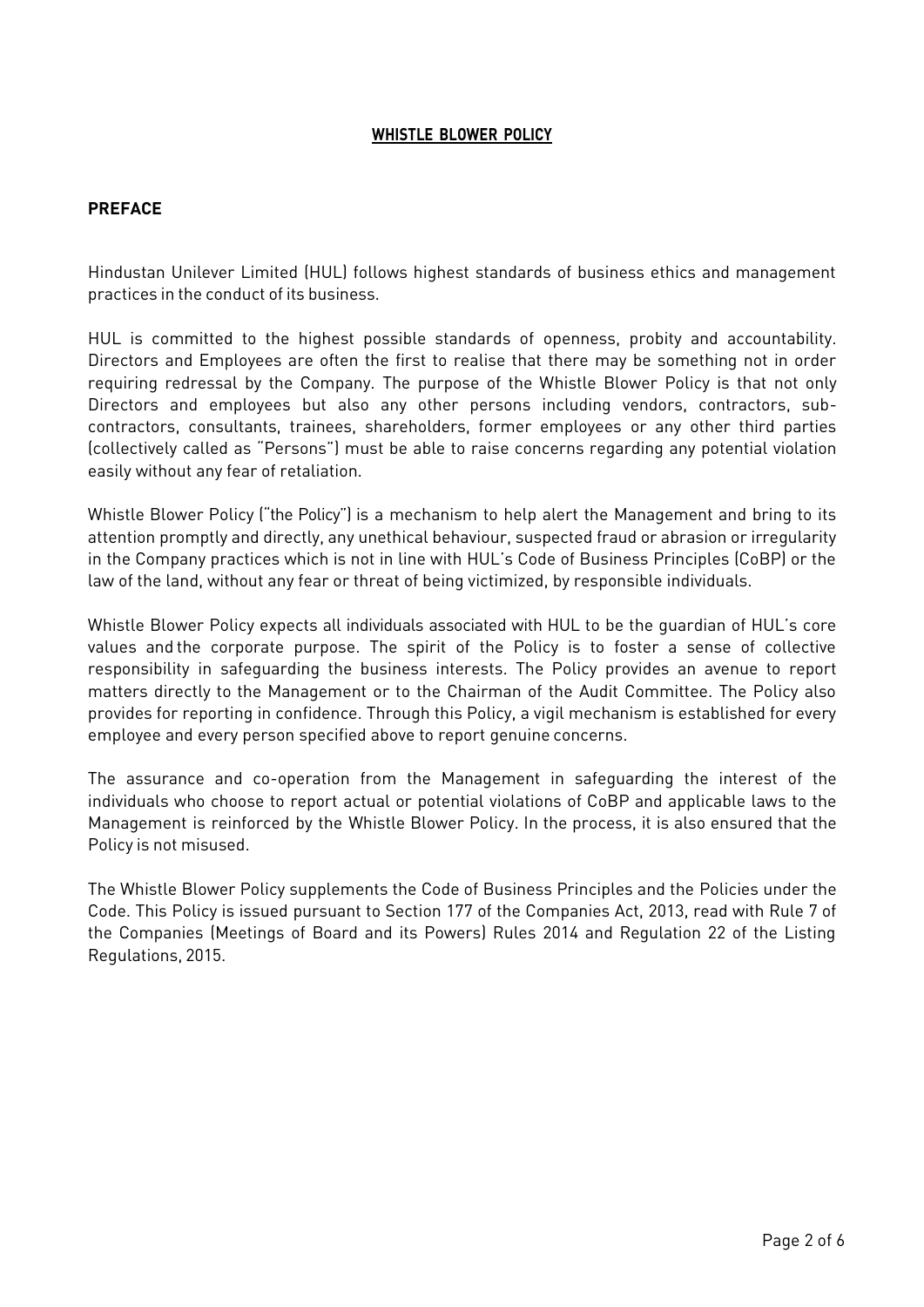#### **WHISLE BLOWER POLICY**

**Disclosure in Confidence with Confidence**

## **1. AIM AND SCOPE OF THE POLICY**

- (a) This Policy aims to:
	- Provide avenues for Directors, employees or any other persons including vendors, contractors, sub-contractors, consultants, trainees, shareholders, former employees or any other third parties (collectively called as "Persons") to raise concerns and receive feedback on any action taken;
	- Provide avenues for Directors, employees or any other persons to report breach of Company's policies
	- Reassure Directors, employees or any other persons that they will be protected from retaliation or victimisation for blowing the whistle in good faith.
- (b) There are existing procedures in place to enable employees to lodge a grievance relating to their own employment. This Whistle Blower Policy is intended to cover concerns that fall outside the scope of other procedures. That concern may be about an act or omission that:
	- is unlawful or in breach of any law;
	- is against the Company's Polices;
	- falls below established standards or practices; or
	- amounts to improper conduct, unethical behaviour or suspected fraud.

## **2. SAFEGUARDS**

#### **(a) Harassment or Victimisation**

The Company recognises that the decision to report a concern can be a difficult one to make, not least because of the fear of retaliation from those responsible for the malpractice or from superiors. The Company will not tolerate harassment or victimisation and will take action to protect individuals when they raise a concern in good faith. In case a Whistle Blower is already the subject of any disciplinary action, those procedures will not be halted as a result of their Whistle Blowing.

#### **(b) Confidentiality**

The Company will do its best to protect an individual's identity when he/she raises a concern and does not want their name to be disclosed. It must be appreciated that a statement from the Whistle Blower may be required as part of the evidence in the investigation process.

#### **(c) Anonymous Allegations**

This Policy encourages individuals to put their names to allegations. However, individuals may raise concerns anonymously. Concerns expressed anonymously will be evaluated by the Company for investigation. In exercising this discretion, the factors to be taken into account would include: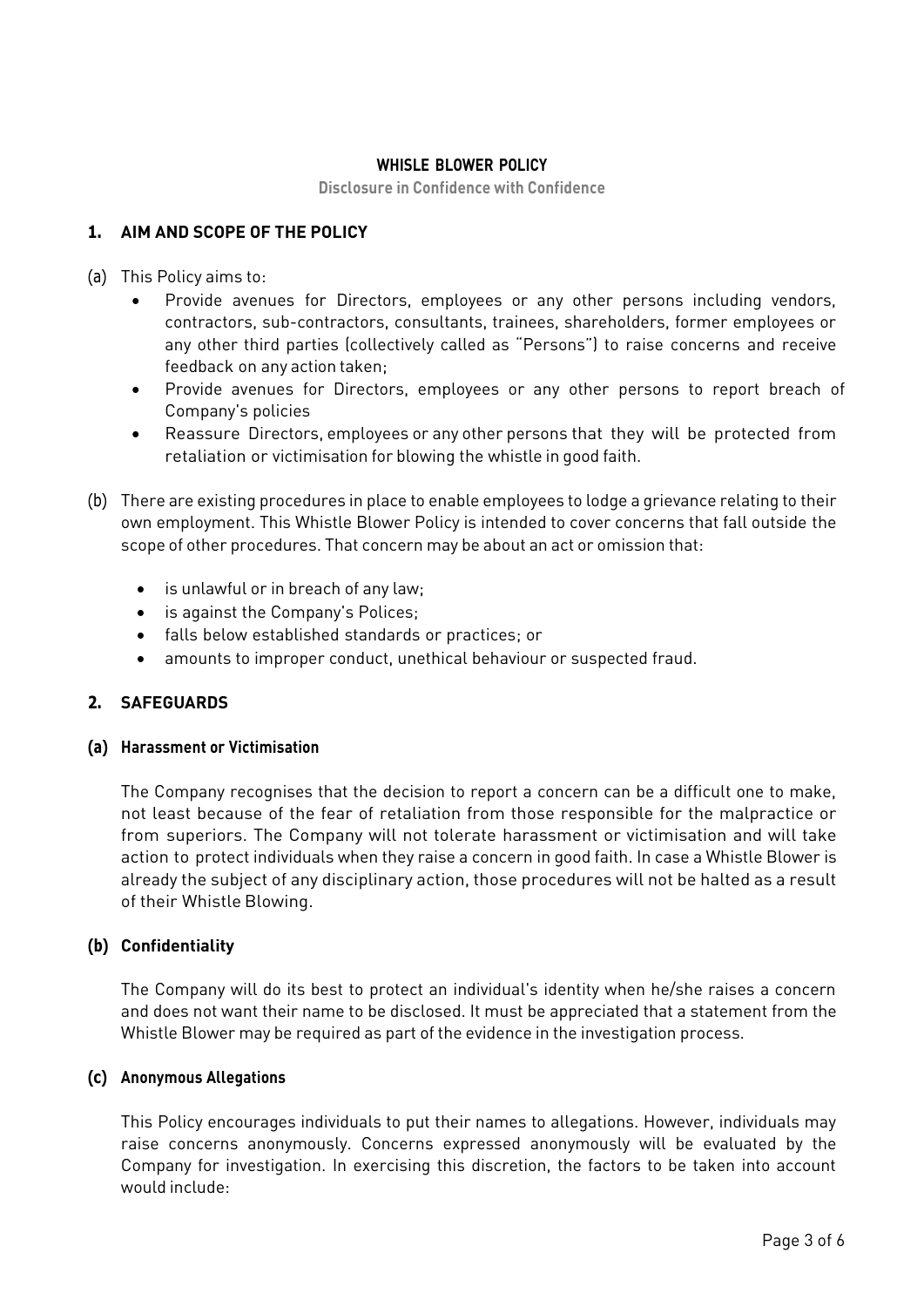- The seriousness of the issue raised;
- The credibility of the concern; and
- The likelihood of confirming the allegation from attributable sources.

## **d) Untrue Allegations**

If the Whistle Blower makes an allegation in good faith, which is not confirmed by the investigation, no action will be taken against the Whistle Blower. If a complaint is malicious or vexatious, disciplinary action will be taken against the Whistle Blower.

## **3. RAISING A CONCERN**

- (a) Operational concerns shall be raised with Line Manager or Skip Line Manager. Whistle Blowing mechanism should be used for potentially serious or sensitive issues involving a breach of the Company's CoBP.
- (b) For employees, the first port of call to raise a concern is the relevant Line Manager or Skip Line Manager. In case the Line Manager or Skip Line Manager is the subject of the complaint, employees can directly reach out to the Legal Director who is also the Business Integrity Officer or the HR Manager, who will then refer it to the appropriate body formed by the Company for such purposes.
- (c) Concerns are better raised in writing. In case of any serious concerns, the Whistle Blower may also directly approach the Chairperson of the Audit Committee, who can be reached out through the following email id : [Kalpana.morparia@unilever.com.](mailto:Kalpana.morparia@unilever.com) Alternatively, individuals can also use any of the following channels to report a concern :
	- Write to Manager Corporate Policies and Compliances, C/o Legal Department at Head Office; or
	- Email at [cobp.hul@unilever.com](mailto:cobp.hul@unilever.com) ; or
	- Call the toll free number 000 800 100 7096 ; or
	- Visit the website [www.unilevercodesupportline.com.](http://www.unilevercodesupportline.com/)
- (d) The background and history of the concern, names, dates and places where possible, should be set out in the complaint along with the reason why the individual is particularly concerned about the situation.
- (e) The complainant is not expected to prove the truth of allegation, but should be able to demonstrate that there are sufficient grounds for concern. All concerns must be raised immediately. This will support investigation process and enable faster implementation of corrective actions, if any.
- (f) Advice and guidance on how matters of concern may be pursued can be obtained by writing to the Business Integrity Officer at [cobp.hul@unilever.com.](mailto:cobp.hul@unilever.com)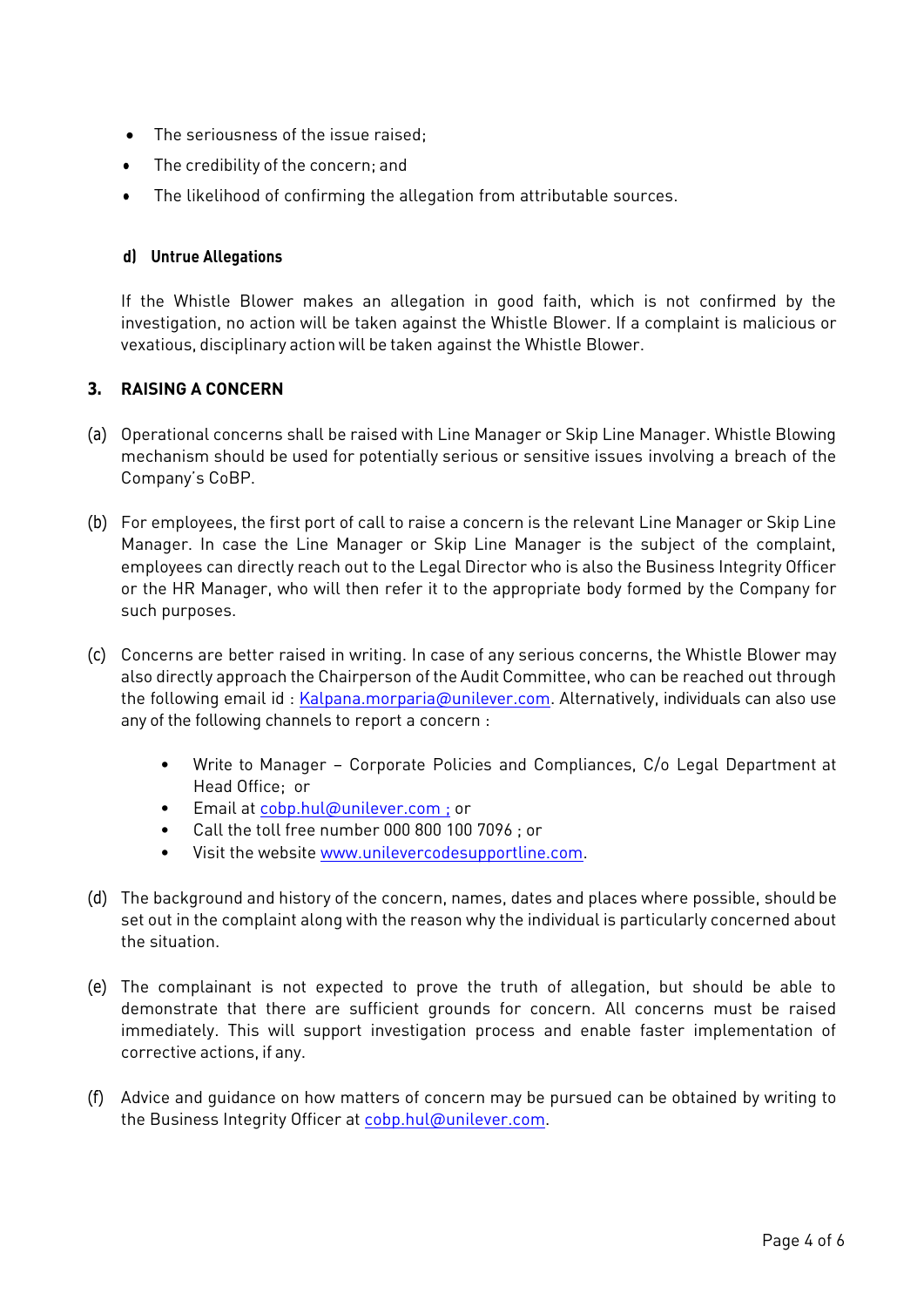## **4. HOW THE COMPLAINT WILL BE DEALT WITH**

- (a) The concerns raised may:
	- form the subject of an independent inquiry;
	- be investigated internally;
	- be referred to the external Auditor; or
	- be referred to the police; if required.
- (b) Upon receipt of a concern, an initial enquiry will be made to decide whether an investigation is appropriate and, if so, what form it should take. Some concerns may also be resolved by an agreed action without the need for investigation.
- (c) After the concern has been evaluated, the Company will write to the complainant:
	- acknowledging that the concern has been received;
	- indicating how it is proposed to be dealt with;
	- informing whether further investigations will take place, and if not, why not.
- (d) The amount of contact between the body considering the issues and the complainant will depend on the nature of the matters raised, the potential difficulties involved and the clarity of the information provided. If necessary, further information will be sought from the complainant.
- (e) The Company will take steps to protect the Whistle Blower from victimisation and minimise any difficulties which a person reporting under Whistle Blowing may experience as a result of raising a concern.
- (f) The Company accepts and would take such steps as may be required to assure the Whistle Blower that the matter has been appropriately addressed.

## **5. REPORTING**

The concerns raised under Whistle Blowing shall be reported periodically to Management Committee and Audit Committee of the Company.

#### **6. THE COMPLIANCE OFFICER**

The Company Secretary as the Compliance Officer of the Company shall also act as the Compliance Officer under the Whistle Blower Policy. The Whistle Blower Policy will be integrated with and implemented through the structures created under the administration of the Code of Business Principles in HUL.